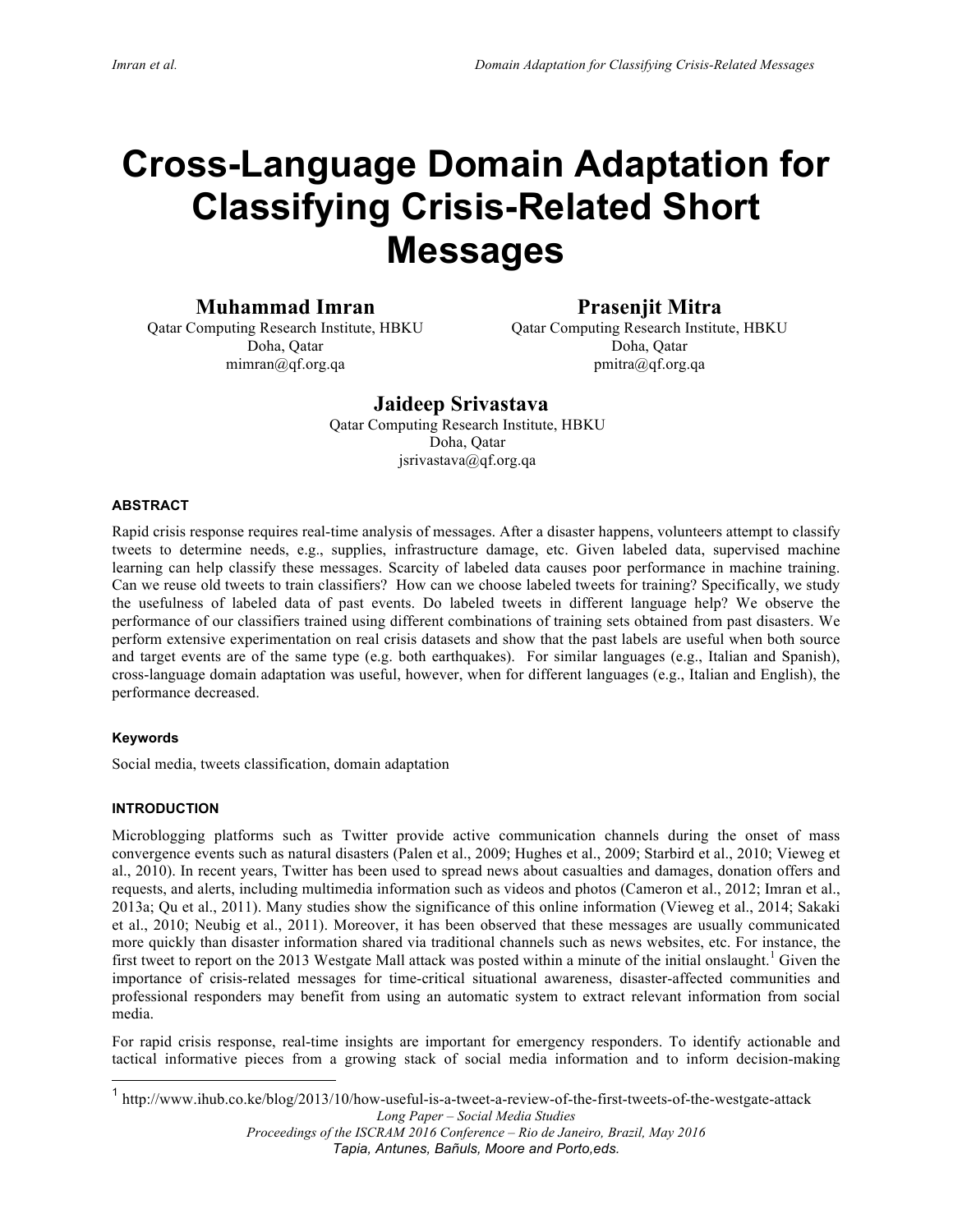processes as early as possible, messages need to be processed as they arrive. Given the volume of the messages, we need to triage them. That is, we need to put them in different actionable bins such as food, supplies, financial, logistics, etc. so that disaster-response professionals can quickly look into each bin and identity the needs. Different approaches can be employed to filter and classify these messages. For instance, many humanitarian organizations use the Digital Humanitarian Network  $(DHN)^2$  of volunteers to analyze messages one by one to find actionable information. However, given the amount of information that needs to be triaged, and the scarcity of volunteers, we would ideally like the messages to be categorized automatically and volunteers use their time to perform higherorder tasks. Despite advances in natural language processing, full automation is not feasible. Most classifiers that achieve high accuracies in solving different classification tasks are based on supervised machine learning where humans provide a set of training sample consisting of positive and negative examples for each classification category. A semi-automated system having similar characteristics to DHN is AIDR (Artificial Intelligence for Disaster Response) (Imran et al., 2014). AIDR can be trained to then automatically process and classify messages at high-speed using a supervised classification technique.

The AIDR platform collects event-specific data (using user-defined queries) from the Twitter streaming API and uses supervised machine learning techniques to classify messages into user-defined categories or bins. AIDR or other similar systems that perform automatic classification require human-labeled example messages pertaining to each category. Scarcity of labeled data results in poorer classification models. Gathering training data for such classifiers is a hard problem because human annotators find it a boring and laborious task especially if they are doing it in large numbers. However, AIDR has been used to collect data from similar events in the past and has annotated data that can be used, if they are found useful. If we can reuse the existing annotations from AIDR, then we can also improve the accuracy significantly resulting in a much better model.

In this work, we aim to utilize labels from past crises to train machines so that they can classify messages from new crises. When multiple such past crises exist, we need to choose which ones are useful and which are not. The traditional machine learning premise is that we should use as much relevant training data as we have. However, should we use labeled messages from different languages from the same event type to train? Are all the datasets from the same event, for example an earthquake, relevant for the next earthquake? Because the different datasets originate from different parts of the world, they use different languages or mix of languages, etc., the datasets for a similar event, e.g., earthquake may not be useful from one event to another. We wanted to examine the datasets to see if existing datasets and their tagged data helps.

The 800+ collections created using the AIDR system along with the human-tagged data provide a vast resource for training the classifiers. We examine the following questions empirically. 1) Can we use the past data to build models? 2) Will using the past data improve the models? 3) Should we use all the data? We train classifiers using different combinations of existing data and examine on unseen test data how they perform in order to address these questions. We show that in most cases data from the same domain are very useful. A few exceptions exist. For example, Italian tweets improved the performance of classification of tweets from Spanish-speaking countries but not English<sup>3</sup>. However, beyond language, there could potentially be other variations due to which we need to be careful in choosing existing data for training. For example, we believe that variations in dialects, vernaculars, season, geography, urban/rural divide, development status of countries etc. could potentially render the datasets and the discussions from the same type of event to be different.

To the best of our knowledge, our work is the first to use existing tagged information in conjunction with information tagged for the specific event to train classifiers, and show that using the old data helps improve performance in most cases. Because our evaluation found a few anomalous cases, we recommend that before deployment, we need to validate the impact of the additional datasets on the performance of the classifier using a small test set before including the training data to create the classification model. To achieve maximum performance, we should not add the training datasets that cause the classifiers to lose accuracy during this validation step.

Having established that labeled data from the same domain is generally useful, we ask the following question. Can we use data from one domain, e.g., earthquake, to train models for another domain, e.g., floods? In computer

*Proceedings of the ISCRAM 2016 Conference – Rio de Janeiro, Brazil, May 2016 Tapia, Antunes, Bañuls, Moore and Porto,eds.*

 <sup>2</sup> http://digitalhumanitarians.com/

<sup>&</sup>lt;sup>3</sup> This observation is a fascinating example of big data science. This result seems to point out that certain languages are closer to one language than others. And, that there is value in cross-language training of classification models.

*Long Paper – Social Media Studies*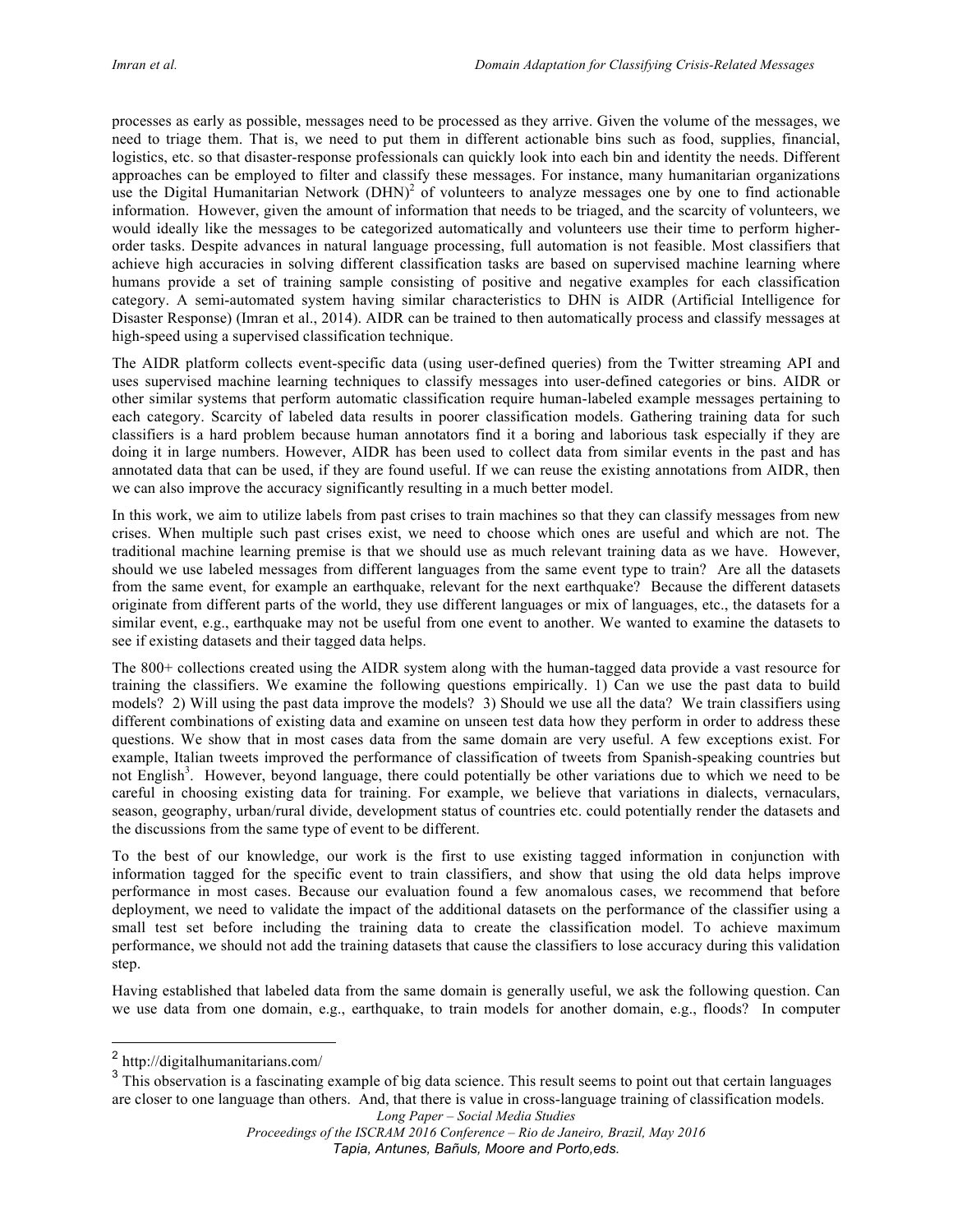science, this is a well-known problem of domain adaptation (Daume et al., 2006). In supervised classification setting, one of the basic assumptions in learning new classifiers is that the train and test sets instances are drawn from the same data distribution. If the training and test sets differ substantially then it causes problems for the learning scheme to generalize. However, to deal with the inherited problem of labels scarcity, we aim to investigate how useful the labels from past crisis events can be for classifying a target crisis.

The rest of the paper is organized as follows. In the next section, we describe real-time classification approach which is an application area of our current work. Datasets details and then experimental setup sections provide details regarding what datasets we use and our experimental plan. We discuss results in the discussion section and elaborate related studies in the related work section. Finally, the paper is concluded in the conclusions section.

## **REAL-TIME CLASSIFICATION APPROACH**

To be useful and actionable for emergency managers during a crisis situation, information must be delivered to them in a timely fashion. In the case of social media data, this timeliness is achieved by using a real-time streamprocessing paradigm (e.g. Imran et al., 2013b), in which data items are processed as soon as they arrive. Stream processing is different from batch processing, in which an archive with the information to be analyzed preexists and the processing is performed in a retrospective way.

Different data processing techniques can be used for real-time analysis of data streams (Imran et al., 2013b). In this paper we use supervised classification techniques. And, our stream processing setting involves human and machine data processing components. Specifically, humans train machines by providing labeled examples. However, human labeling cannot scale to the data volumes typical of large-scale crises, and is usually done on a sample of the input data. Whereas, automatic labeling by machines can overcome this issue, for example, by using human labeled data to train a supervised classification system. In this hybrid approach event-specific training data provided by humans is used to train and re-train an automatic classification system (e.g. Imran et al., 2014). Availability of the human labeled messages is a core aspect in this processing pipeline. However, as described earlier during the sudden onset of a crisis situation, especially in the early hours when no other means of information exist, scarcity of humanlabeled data introduces a high latency to process and produce useful results for crisis responders.

To overcome this bottleneck, we study the usefulness of past labels available from previous crises. We perform extensive experimentations on a number of real crisis datasets (described next) and learn how labeled data from past crisis events can be utilized to process a new target crisis.

# **DATASETS**

We use a combination of data collected by the AIDR platform and from the CrisisLexT26 dataset (Olteanu et al. 2015). Both datasets correspond to social media messages from Twitter posted during different crises that took place in 2012, 2013, and 2015. We selected 11 crises of two types: earthquake (5 crises) and floods (6 crises). Table 1 lists the crises along with other salient details. AIDR uses volunteers during the onset of a crisis situation to label crisisrelated messages. However, CrisisLex used paid crowdsourcing platforms for human labeling. In the datasets, each crisis corresponds to 800+ tweets annotated using the "*Information Type*" annotation scheme, which classifies tweets into the following categories:

**Affected individuals:** deaths, injuries, missing, found, or displaced people, and/or personal updates.

**Infrastructure and utilities:** buildings, roads, utilities/services that are damaged, interrupted, restored or operational.

**Donations and volunteering:** needs, requests, or offers of money, blood, shelter, supplies, and/or services by volunteers or professionals.

**Caution and advice:** warnings issued or lifted, guidance and tips.

**Sympathy and emotional support:** thoughts, prayers, gratitude, sadness, etc.

**Other useful information:** not covered by any of the above categories.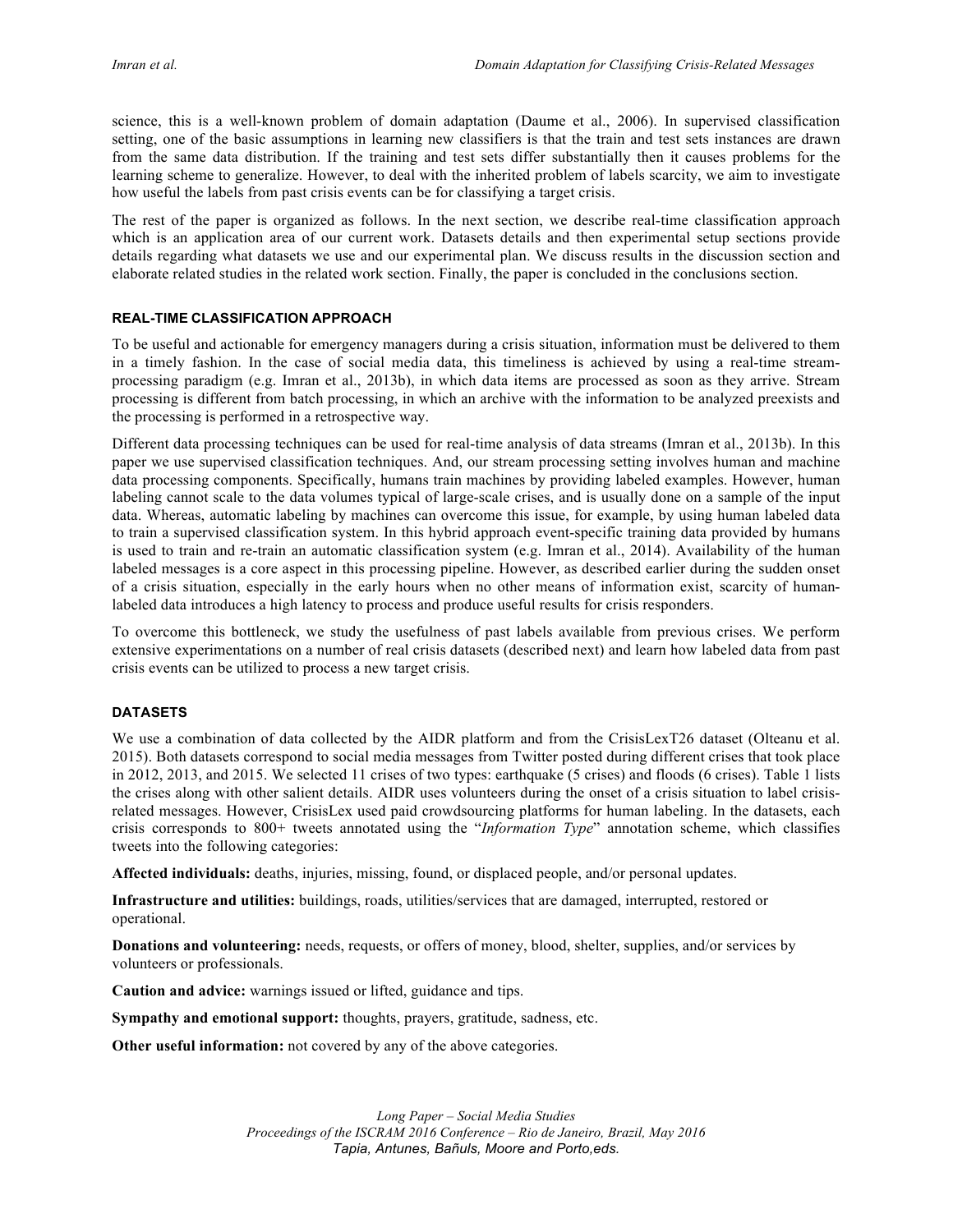## **EXPERIMENTAL SETUP**

To determine whether labeled data from past crises can contribute to the classification of target crisis messages, we perform extensive experimentation.

**Terminologies and method:** Following are core terminologies that we use in the paper.

**Source event(s):** crisis dataset(s) used for training purposes

**Target event:** crisis dataset used for test/evaluation purposes (we always use one target event for evaluation) **In-domain:** represents when both source and target events belong to the same crisis type (e.g. earthquake) **Cross-domain:** represents when both source and target events have different crisis type (e.g., training on earthquakes and testing on floods)

| Crisis name (short name)                   | Date happened | <b>Crisis type</b> | <b>Number of</b><br>human labels |  |  |  |
|--------------------------------------------|---------------|--------------------|----------------------------------|--|--|--|
| Earthquake datasets in chronological order |               |                    |                                  |  |  |  |
| Italy earthquake (ITEQ)                    | 20-May-2012   | Earthquake         | 911                              |  |  |  |
| Costa Rica earthquake (CREQ)               | 05-Sep-2012   | Earthquake         | 866                              |  |  |  |
| Guatemala earthquake (GUEQ)                | 07-Nov-2012   | Earthquake         | 905                              |  |  |  |
| Bohol earthquake (BOEQ)                    | 12-Oct-2013   | Earthquake         | 943                              |  |  |  |
| Nepal earthquake (NEEQ)                    | 25-Apr-2015   | Earthquake         | 2,812                            |  |  |  |
| Flood datasets in chronological order      |               |                    |                                  |  |  |  |
| Philippines floods (PHFL)                  | 01-Aug-2012   | Floods             | 874                              |  |  |  |
| Queensland floods (QUFL)                   | 29-Jan-2013   | Floods             | 892                              |  |  |  |
| Alberta floods (ABFL)                      | 19-Jun-2013   | Floods             | 913                              |  |  |  |
| Manila floods (MNFL)                       | 20-Aug-2013   | Floods             | 808                              |  |  |  |
| Colorado floods (CLFL)                     | 09-Sep-2013   | Floods             | 901                              |  |  |  |
| Sardinia floods (SDFL)                     | 17-Nov-2013   | Floods             | 910                              |  |  |  |

**Table 1. Crises datasets details, their types, and number of human tagged messages**

Training is always performed on data from one or more source events, and the generated models are always evaluated on one target event. The test/evaluation set remains the same for all types of experiments (more details below) for a given crisis event. The evaluation of models, especially in the domain adaptation setting, should be performed on a fixed test set, which is a more demanding evaluation task as compared to other evaluations such as cross-validation using *n*-folds.

# **Preprocessing**

Preprocessing of the datasets is performed before running the experiments. Each crisis dataset is divided into two sets. The first set comprised of 70% of the messages (i.e. training set) and the second comprised of 30% of the messages (i.e. test set). For the both training and the test sets, we remove stop-words, URLs, and user mentions from the messages. We use two types of features uni-grams (one word) and bi-grams (two consecutive words). Feature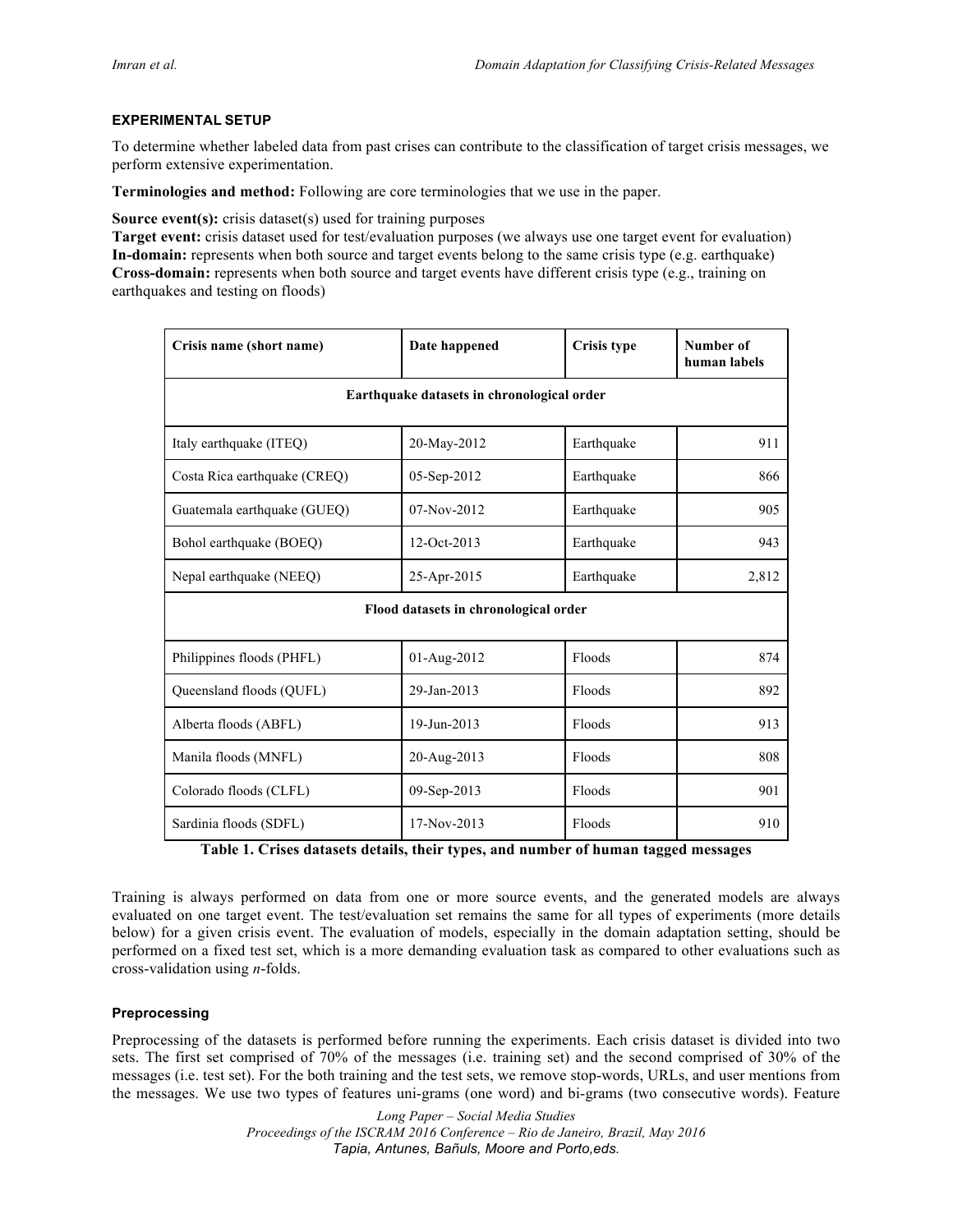selection is performed using the information gain feature selection method and top 1,000 features are selected for the training purposes. We use Random Forest, a well-known learning scheme (Liaw et al., 2002), as our classification algorithm. Results of all the experiments are presented in four well-known measures i.e. Precision, Recall, Fmeasure, and AUC (i.e. Area Under ROC curve).<sup>4</sup>

#### **Model adaptation using single source (in-domain and cross-domain)**

To test the performance of classifiers trained using labeled data from one event (source crisis) and test on another event (target crisis), we perform domain adaptation using single-source experiments. In this setting, we use datasets from both in-domain and cross-domains. The in-domain setting represents both train and test sets from same crisis type (e.g. earthquake). The cross-domain setting represents train and test from different crisis types.

**1- In-domain (earthquakes)**: First, we take earthquake datasets in their chronological order and use the event under investigation as target event and its preceding crises as source events. We always train classifiers on the source event data and test on the target event data. In Table 2, all the rows with experiment type "SS" represent the results obtained using the single-source experiments. For instance, the first SS row in Table 2 shows the results of training on ITEQ 100% (i.e. all Italy earthquake labels) and testing on CREQ 30% (i.e. 30% of Costa Rica earthquake labels). The Italy earthquake event happened before the Costa Rica earthquake. And the reason why Italy EQ is not tested because we don't have any preceding event to this one.

**2- In-domain (floods)**: Next, the floods datasets are tested in their chronological order. As before, the current crisis data is considered as the target event and its preceding crises the source event(s). As always, we train classifiers on source event data and test on target event data. Table 3 shows the results of in-domain (floods) experiments in rows with experiment type as "SS".

**3- Cross-domain (earthquakes and floods)**: In this setting, we performed cross-domain experiments i.e. both source and target datasets are taken from different domains. In these experiments, we aim to find out if incorporating training examples from other crisis types can increase classification accuracy or not.

Table 4 shows the results of cross-domain experiments for some selected events.

#### **Model adaptation using multiple sources (in-domain)**

To test whether incorporating more training examples from more than one similar past crises increases the classification accuracy or not, we perform the following two types of experiments.

**1- Using labels from more than one past crises without using any labels from target event**: More training examples tend to boost classifier's capability to generalize concepts better. To determine whether incorporating labels from all similar past crises is useful or not, in this experiment, we take all preceding datasets as our source events and used as training set. New models are trained using this training set. The evaluation of the newly generated models is performed on the test set of a target event.

Table 2 with rows having experiment type "MS" (i.e. multi-source) shows the results of all the earthquake events. Table 3 shows the results of all the floods events (rows with experiment type "MS").

**2- Using labels from more than one past crises and labels from target event**: Given the fact that classifiers generalize better if both training and test instances are drawn from the same data distribution. In this setting, we include training examples from the target event. For this purpose, we take labels (70%) from the target event to determine the boost in classification accuracy. Table 2 shows the results of earthquake events and Table 3 shows the results of floods events, both with rows having experiment type as "MSWT" (i.e. multi-source with target event).

#### **Model adaptation in special cases**

In supervised classification systems that make use of textual features such as uni-grams, bi-grams, or part-of-speech tags, etc., the language of the underlying data from which the features are drawn play an important role. Two events of the same type (e.g. earthquake) happened in two different countries could be effectively used to train classifiers, if

<sup>&</sup>lt;sup>4</sup> https://en.wikipedia.org/wiki/Receiver operating characteristic

*Long Paper – Social Media Studies Proceedings of the ISCRAM 2016 Conference – Rio de Janeiro, Brazil, May 2016 Tapia, Antunes, Bañuls, Moore and Porto,eds.*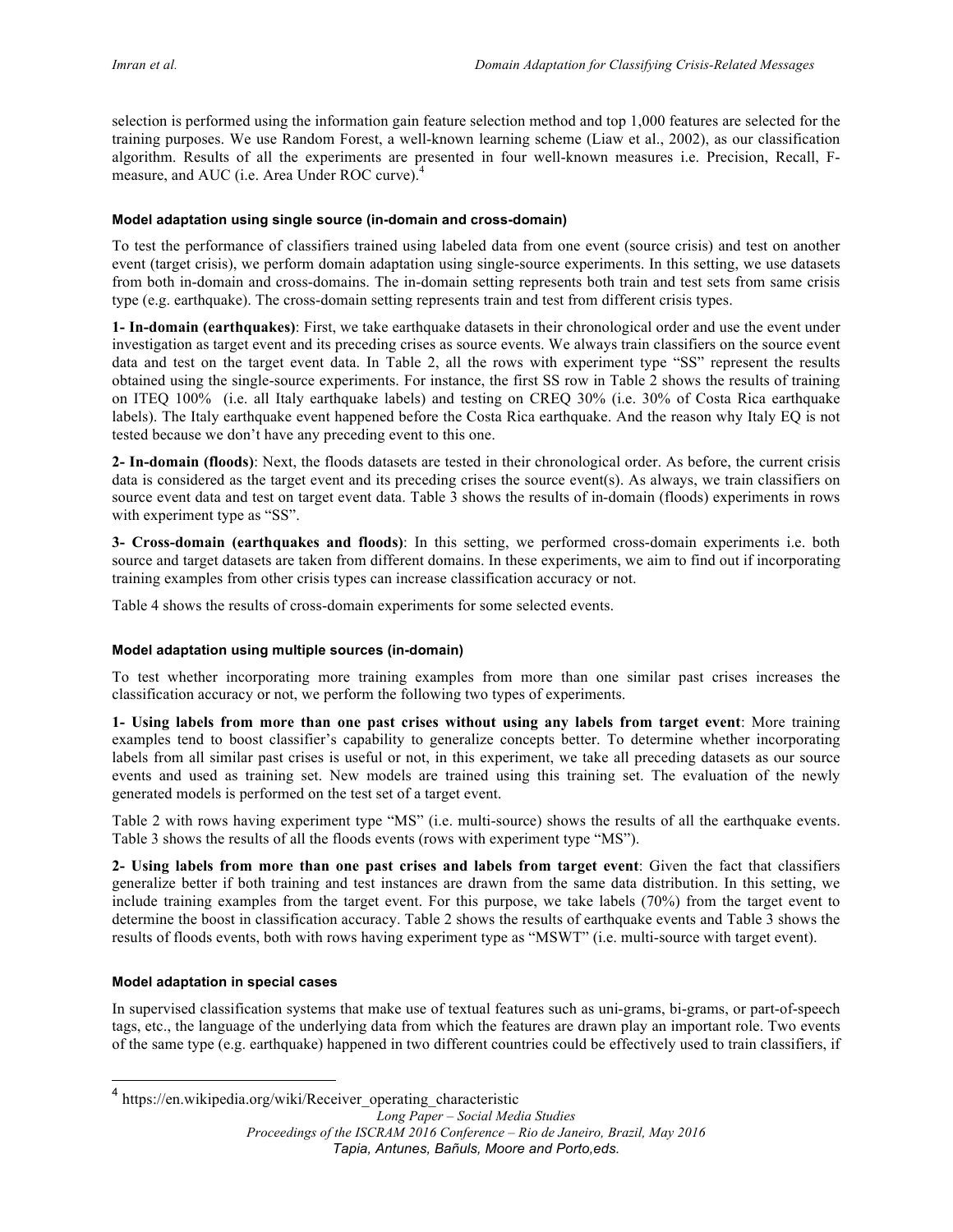the spoken language of the both countries is similar (e.g., Italian and Spanish). To determine the usefulness of such cases, in this setting, we train and test classifiers in which both source and target events are from countries where the lexical similarity between their spoken languages is high. For instance, according to the Wikipedia<sup>5</sup> the lexical similarity between Spanish and Italian language is almost 82%.

| Exp.<br><b>Type</b> | Source (s): Train set (size)                                                            | <b>Target: Test</b><br>set (size) | Precision | Recall | F-measure | <b>AUC</b> |
|---------------------|-----------------------------------------------------------------------------------------|-----------------------------------|-----------|--------|-----------|------------|
| <b>SS</b>           | ITEQ (100%)                                                                             | CREQ (30%)                        | 0.76      | 0.56   | 0.57      | 0.85       |
| <b>MSWT</b>         | ITEQ $(100\%)$ + CREQ $(70\%)$                                                          | CREQ (30%)                        | 0.85      | 0.85   | 0.84      | 0.95       |
| SS                  | CREQ (100%)                                                                             | GUEQ (30%)                        | 0.62      | 0.55   | 0.51      | 0.85       |
| MS                  | ITEO $(100\%)$ + CREO $(100\%)$                                                         | GUEO (30%)                        | 0.77      | 0.66   | 0.69      | 0.93       |
| <b>MSWT</b>         | ITEQ $(100\%)$ + CREQ $(100\%)$ +<br>GUEQ (70%)                                         | GUEQ (30%)                        | 0.84      | 0.85   | 0.83      | 0.97       |
| SS                  | GUEQ (100%)                                                                             | BOEQ (30%)                        | 0.73      | 0.42   | 0.48      | 0.73       |
| MS                  | ITEQ $(100\%)$ + CREQ $(100\%)$ +<br>GUEQ (100%)                                        | BOEQ (30%)                        | 0.76      | 0.49   | 0.55      | 0.68       |
| <b>MSWT</b>         | ITEO $(100\%)$ + CREO $(100\%)$ +<br>$GUEQ (100%) + BOEQ (70%)$                         | BOEQ (30%)                        | 0.90      | 0.87   | 0.87      | 0.95       |
| SC <sub>1</sub>     | $CREO (100%) + GUEO (100%)$                                                             | BOEQ (30%)                        | 0.80      | 0.43   | 0.56      | 0.76       |
| SC <sub>2</sub>     | ITEQ-EN (100%) CREQ (100%) +<br>GUEQ (100%)                                             | BOEQ (30%)                        | 0.77      | 0.45   | 0.51      | 0.77       |
| SC <sub>3</sub>     | ITEQ-EN $(100\%)$ + CREQ $(100\%)$ +<br>$GUEQ (100%) + BOEQ (70%)$                      | BOEQ (30%)                        | 0.88      | 0.85   | 0.85      | 0.97       |
| <b>SS</b>           | BOEQ (100%)                                                                             | NEEQ (30%)                        | 0.48      | 0.25   | 0.15      | 0.64       |
| MS                  | ITEQ $(100\%)$ + CREQ $(100\%)$ +<br>GUEQ (100%) + BOEQ (100%)                          | NEEQ (30%)                        | 0.54      | 0.25   | 0.15      | 0.60       |
| <b>MSWT</b>         | ITEQ $(100\%)$ + CREQ $(100\%)$ +<br>$GUEQ (100%) + BOEQ (100%) +$<br>NEEQ (70%)        | NEEQ (30%)                        | 0.87      | 0.86   | 0.86      | 0.97       |
| SC <sub>1</sub>     | $CREQ (100%) + GUEQ (100%) +$<br>BOEQ (100%)                                            | NEEQ (30%)                        | 0.53      | 0.29   | 0.21      | 0.63       |
| SC <sub>2</sub>     | ITEQ-EN $(100\%)$ + CREQ $(100\%)$ +<br>GUEQ $(100\%)$ + BOEQ $(100\%)$ +<br>NEEQ (70%) | NEEQ (30%)                        | 0.86      | 0.86   | 0.86      | 0.98       |

**Table 2. In-domain single-source (SS), multi-source (MS), multi-source with target crisis (MSWT), and special case (SC) model adaptation results for earthquake datasets**

Rows with experiment type "SC" (i.e. special case) in Table 2 and Table 3 show the results of this analysis. For instance, in case of the Bohol Earthquake (BOEQ), we ran three additional tests. In the first test (SC1), we dropped ITEQ as it was present in the BOEQ MS case in which we observe a drop in the accuracy (e.g. see AUC).

 <sup>5</sup> https://en.wikipedia.org/wiki/Lexical\_similarity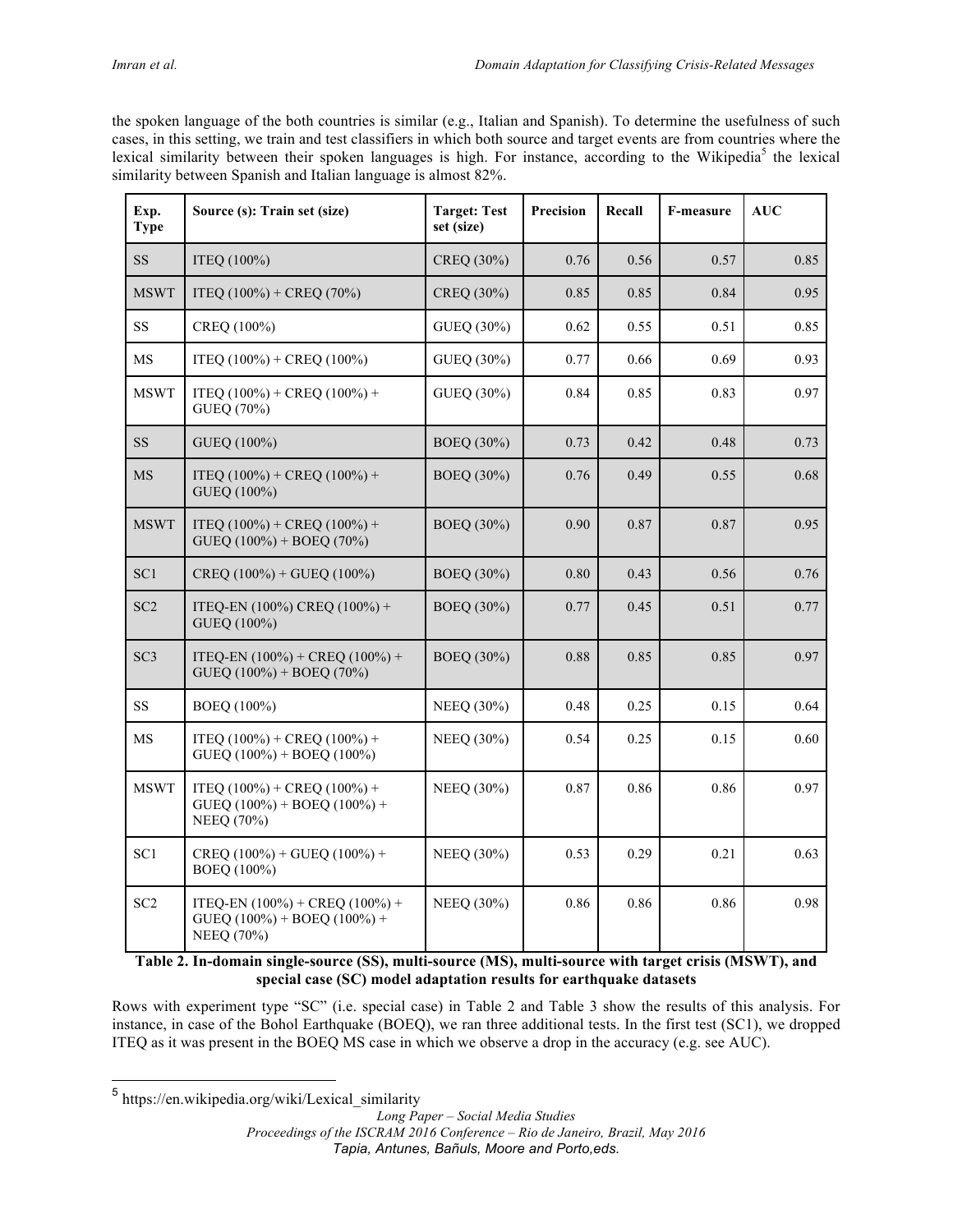However, after dropping the ITEQ, the classification accuracy increases (see SC1 row of BOEQ in Table 2). As the ITEQ set contains messages from both English and Italian languages, probably this causes the drop of AUC in the first test and the increase in AUC in the second test. To validate this observation, we manually analyzed all 912 ITEQ tweets to assign language tags (English or Italian). The result of the language tagging found that 90% of the tweets in ITEQ are in Italian language. Next, we only used ITEQ-EN (10% English set) along with CREQ and GUEQ to train a new model. The results are shown in the row with SC2 on BOEQ (30%) test set. We can see 9% increase in AUC.

| Exp.<br>type    | Source (s): Train set (size)                                                                               | <b>Target: Test</b><br>set (size) | Precision | Recall | <b>F-measure</b> | AUC  |
|-----------------|------------------------------------------------------------------------------------------------------------|-----------------------------------|-----------|--------|------------------|------|
| SS              | PHFL (100%)                                                                                                | QUFL (30%)                        | 0.60      | 0.50   | 0.51             | 0.82 |
| <b>MSWT</b>     | PHFL $(100\%)$ + QUFL $(70\%)$                                                                             | QUFL (30%)                        | 0.86      | 0.85   | 0.85             | 0.97 |
| <b>SS</b>       | QUFL (100%)                                                                                                | ABFL (30%)                        | 0.74      | 0.61   | 0.61             | 0.83 |
| <b>MS</b>       | PHFL $(100\%)$ + QUFL $(100\%)$                                                                            | ABFL (30%)                        | 0.42      | 0.43   | 0.40             | 0.81 |
| <b>MSWT</b>     | PHFL $(100\%)$ + QUFL $(100\%)$ + ABFL<br>(70%)                                                            | ABFL (30%)                        | 0.80      | 0.80   | 0.79             | 0.96 |
| <b>SS</b>       | ABFL (100%)                                                                                                | MNFL (30%)                        | 0.61      | 0.52   | 0.53             | 0.77 |
| SC <sub>1</sub> | PHFL (100%)                                                                                                | MNFL (30%)                        | 0.70      | 0.61   | 0.60             | 0.91 |
| SC <sub>2</sub> | PHFL $(100\%)$ + MNFL $(70\%)$                                                                             | MNFL (30%)                        | 0.77      | 0.75   | 0.75             | 0.95 |
| <b>MS</b>       | PHFL $(100\%)$ + OUFL $(100\%)$ + ABFL<br>$(100\%)$                                                        | MNFL (30%)                        | 0.74      | 0.69   | 0.70             | 0.89 |
| <b>MSWT</b>     | PHFL $(100\%)$ + QUFL $(100\%)$ + ABFL<br>$(100\%) + MNFL (70\%)$                                          | MNFL (30%)                        | 0.81      | 0.80   | 0.80             | 0.95 |
| SS              | MNFL (100%)                                                                                                | CLFL (30%)                        | 0.65      | 0.54   | 0.48             | 0.85 |
| <b>SC</b>       | $OUTL (100%) + ABFL (100%)$                                                                                | CLFL (30%)                        | 0.75      | 0.67   | 0.70             | 0.94 |
| MS              | PHFL $(100\%)$ + QUFL $(100\%)$ + ABFL<br>$(100\%) + MNFL (100\%)$                                         | CLFL (30%)                        | 0.80      | 0.76   | 0.76             | 0.94 |
| <b>MSWT</b>     | PHFL $(100\%)$ + QUFL $(100\%)$ + ABFL<br>$(100\%)$ + MNFL $(100\%)$ + CLFL $(70\%)$                       | CLFL (30%)                        | 0.83      | 0.83   | 0.83             | 0.96 |
| <b>SS</b>       | CLFL (100%)                                                                                                | SDFL (30%)                        | 0.55      | 0.41   | 0.29             | 0.78 |
| MS              | PHFL $(100\%)$ + OUFL $(100\%)$ + ABFL<br>$(100\%)$ + MNFL $(100\%)$ + CLFL $(100\%)$                      | SDFL (30%)                        | 0.61      | 0.53   | 0.54             | 0.85 |
| <b>MSWT</b>     | PHFL $(100\%)$ + QUFL $(100\%)$ + ABFL<br>$(100\%)$ + MNFL $(100\%)$ + CLFL $(100\%)$<br>$+$ SDFL $(70\%)$ | SDFL (30%)                        | 0.88      | 0.88   | 0.88             | 0.98 |

**Table 3. In-domain single-source (SS), multi-source (MS), multi-source with target crisis (MSWT), and special case (SC) model adaptation results for floods datasets**

In the third test, we include 70% of the BOEQ labels along with ITEQ-EN, CREQ, and GUEQ. For this the results can be seen in SC3 row of Table 2. When we use the ITEQ-EN, i.e., only the English language tweets related to the Italy earthquake, we noted an increase in the performance of new classifier.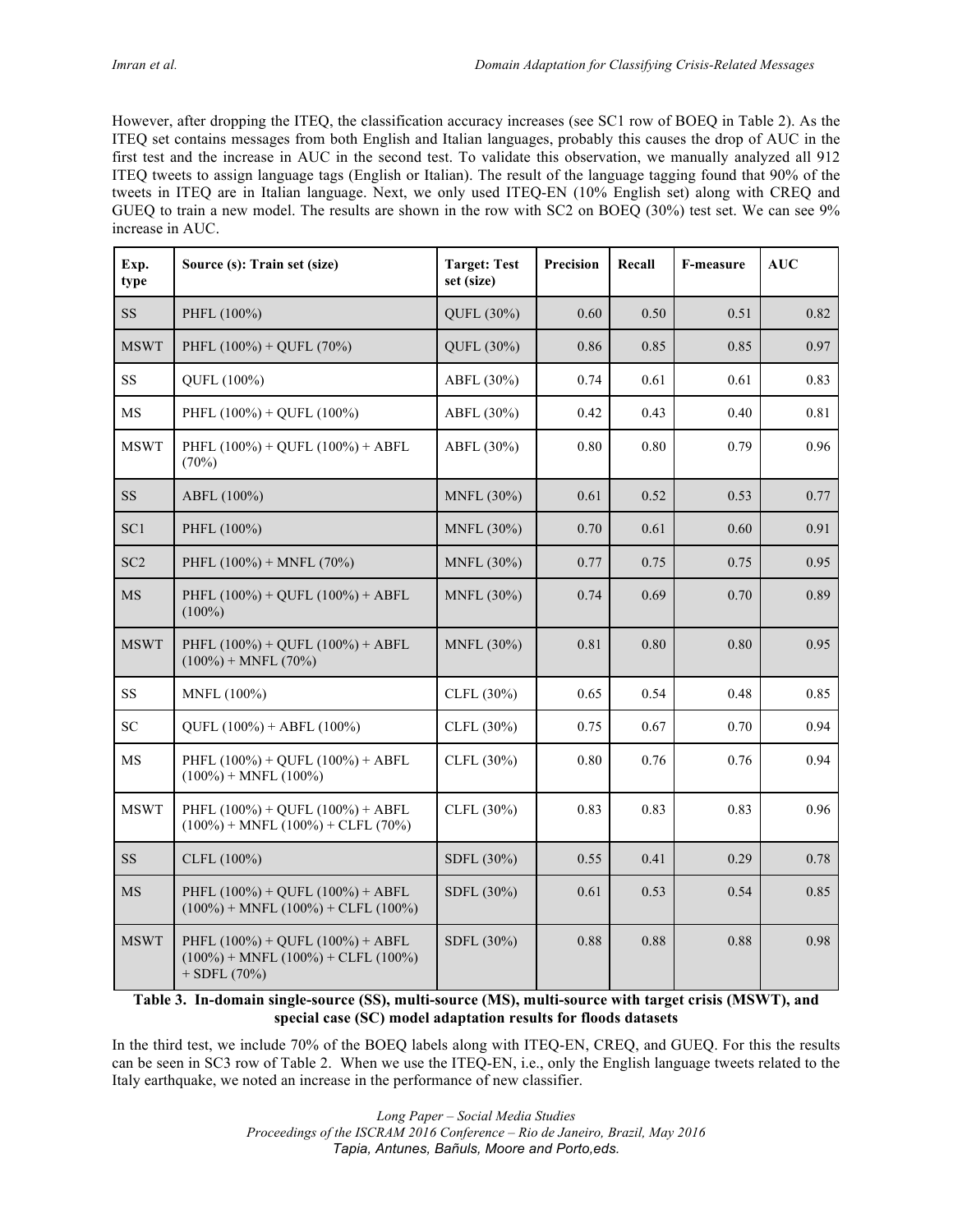For floods datasets, again rows with experiment type "SC" show the results of the special cases analysis. For instance, in case of MNFL, we can observe an increase in accuracy when using PHFL as train set as compared to PHFL, QUFL, and ABFL altogether for training (see rows "MS" and "SC1" of MNFL).

# **DISCUSSION**

The general lesson learned from Table 2 is that including more training data, even from a mixed-language source, improves the accuracy significantly. However, the following are interesting observations.

| Source (s): Train set (size)                       | <b>Target: Test</b><br>set (size) | <b>Precision</b> | Recall | <b>F-measure</b> | AUC  |
|----------------------------------------------------|-----------------------------------|------------------|--------|------------------|------|
| BOEQ (100%)                                        | PHFL (30%)                        | 0.38             | 0.35   | 0.26             | 0.58 |
| NEEQ (100%)                                        | MNFL $(30\%)$                     | 0.35             | 0.42   | 0.27             | 0.55 |
| MNFL (100%)                                        | <b>NEEQ (30%)</b>                 | 0.43             | 0.31   | 0.25             | 0.59 |
| SDFL (100%)                                        | ITEO $(30\%)$                     | 0.62             | 0.50   | 0.46             | 0.69 |
| BOEO $(100\%)$ + MNFL $(100\%)$                    | PHFL (30%)                        | 0.66             | 0.61   | 0.58             | 0.86 |
| BOEO $(100\%)$ + MNFL $(100\%)$<br>$+$ ABFL (100%) | PHFL (30%)                        | 0.64             | 0.61   | 0.58             | 0.86 |
| BOEQ $(100\%)$ + MNFL $(100\%)$                    | <b>NEEQ (30%)</b>                 | 0.50             | 0.28   | 0.22             | 0.64 |

**Table 4. Cross-domain single-source model adaptation results for both earthquake and floods datasets**

- 1. Data from the Italy earthquake had a serious negative effect in some settings (Bohol earthquake and Nepal earthquake) but, it was useful in others (Costa Rica and Guatemala earthquakes). We believe that this exception is because 90% of the Italian earthquake data was in Italian, whereas our test case contained tweets related to earthquakes in Bohol and Nepal were primarily in English. This result seems to suggest that Italian is closer to Spanish as a language than English, an observation validated by multiple speakers of these languages and by the language-tree<sup>6</sup>. In cases where the language is significantly different, e.g., ITEQ versus BOEQ or NEEQ, it is better to leave the training set out. However, in these cases, it is best to select the training examples in ITEQ that are in English and using it to train in these cases, as we showed which increases the classifier performance.
- 2. A proposition could be made that we should segregate tweets based on language and use tweets from the same language to train and test. However, that is not an optimal strategy. Note that, for the target GUEQ, learning from the same language Costa Rica earthquake and testing it on GUEQ is worse than learning from combining the Spanish and Italian tweets. So, at least, when you do not have enough Spanish data to train, training using Italian was valuable and increased accuracy.
- 3. Training data from target, even in small proportion, always help increase classifiers performance. This can be seen in all experiments in which 70% of the target labels were included in the training set.

Table 3 also confirms the general philosophy that more training data is good. However, there are some interesting observations there too:

1. For the test case MNFL, using the Philippines data and the Manila data performs almost as well as when we put the other data in. This shows that using data from the same area will be immensely useful because the language mixture (Tagalog, English) used in these two cases is almost exactly the same. However, adding QUFL and ABFL, which are solely in English, seems to improve the performance slightly.

Generally, we see that tagging a few tweets related to the same earthquake still improves the performance

 <sup>6</sup> An interesting by-product of our work could be to construct a language-tree and language-language distances based on online language in disaster-related tweets. Perhaps such a tree/distance measure could be then used to select which languages can be used for cross-training and which should not be used, especially in cases where we have few training examples in one language.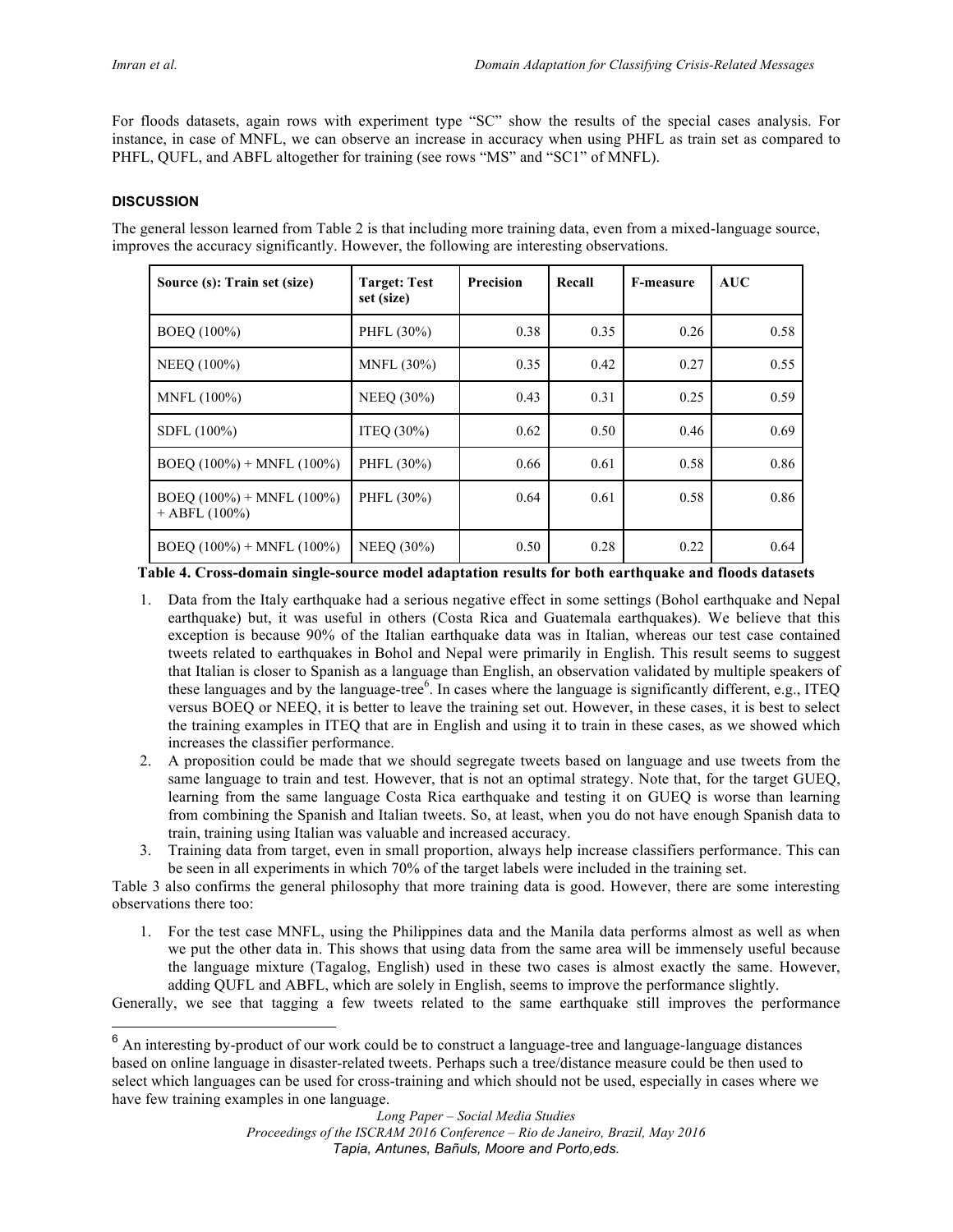significantly. Perhaps this may mean that we still do not have enough data and in the future, when we collect more data, we can eliminate the requirement for training on the current (target) dataset.

Initial results are promising to show that there may be some signal in using the flood related tweets to augment earthquake tweets but it also has the chance of reducing the accuracy of the classifier. For example, Table 4 (last row) shows that adding MNFL to BOEQ increased the performance on the test set NEEQ. However the previous two rows show a slight decrease in accuracy by adding the flood-related training set. The general consensus seems to be that given our collection of tagged tweets from the past, we should stick to using all the tweets from the same domain provided the language mixture is similar. At this point, using cross-domain training sets have not conclusively shown any consistent improvement in the accuracy.

#### **RELATED WORK**

Mass convergence events, particularly those with no prior warning, require rapid analysis of the available information to make timely decisions. Information posted on microblogging platforms during crises can aid crisis response efforts, if processed timely and correctly (Yin et al. 2012; Starbird et al., 2010; Palen et al., 2009). Many approaches based on human annotation, supervised learning, and unsupervised learning techniques have been proposed to process social media data---for a complete survey see e.g., (Imran et al., 2015).

In this work, we use supervised machine learning techniques to classify crisis-related messages (many such efforts and systems based on these techniques have been developed in past e.g., (Mendoza et al., 2010; Olteanu 2015; MacEachren et al., 2011; Imran et al., 2014; Roy et al., 2013)). For instance, ESA (Yin et al. 2012; Power et al. 2014) uses naıve Bayes and SVM, EMERSE (Caragea et al., 2011) uses SVM, AIDR (Imran et al. 2014) uses random forests, and Tweedr (Ashktorab et al. 2014) uses logistic regression. However, due to the scarcity of training data, which is one of the basic ingredients for such approaches to work well, causes delays in machine training.

To overcome the issue of scarcity of the training data for a new crisis, we study the usefulness of labels (training data) from past crises. Li et al., (2015) studied the problem of domain adaptation. They combine source labeled data with target unlabeled data to train classifiers (Naive Bayes in their case) and observed a high performance by including target crisis data in training set as compared to only source crisis data. Their findings, to some extent, are inline with ours; however, the evaluation mechanism that they have used is based on cross-validation using 5-fold setting. However, in our case, we always use a holdout test set across all variations of experiments, which is a more challenging problem in an online classification setting. Moreover, we also provide empirical results by training models in cross-language settings.

#### **CONCLUSIONS**

Availability of training data to train machine learning classifiers during the early hours of a crisis situation can help gain early insights for rapid crisis response. We show that using labeled data from past events of the same type are generally always useful if the training and testing data are from the same language. When there are not enough tweets in the one language (e.g., Spanish), labeled tweets in a different language (e.g., Italian) can be useful if the two languages in question are very similar (e.g., Italian and Spanish) but not when they are not (e.g., Italian and English/Tagalog). If there are reasonable number of labeled tweets from the same domain (e.g., earthquakes), then, we could not establish the utility of using labeled tweets from a different domain (e.g., floods). In one such case, the performance improved slightly while in another it decreased. Further systematic evaluation on these lines is needed.

## **REFERENCES**

- 1. Ashktorab, Z., Brown, C., Nandi, M., & Culotta, A. (2014). Tweedr: Mining twitter to inform disaster response. Proc. of ISCRAM.
- 2. Cameron, M. A., Power. A., Robinson, B., and Yin, J. (2012). Emergency Situation Awareness from Twitter for Crisis Management. In Proc. Conference on World Wide Web (WWW).
- 3. Caragea, C., McNeese, N., Jaiswal, A., Traylor, G., Kim, H. W., Mitra, P., Wu, D., Tapia, A., Giles, L., Jansen, B., & Yen, J. (2011, May). Classifying text messages for the haiti earthquake. In *Proceedings of the 8th international conference on information systems for crisis response and management (ISCRAM 2011)*.